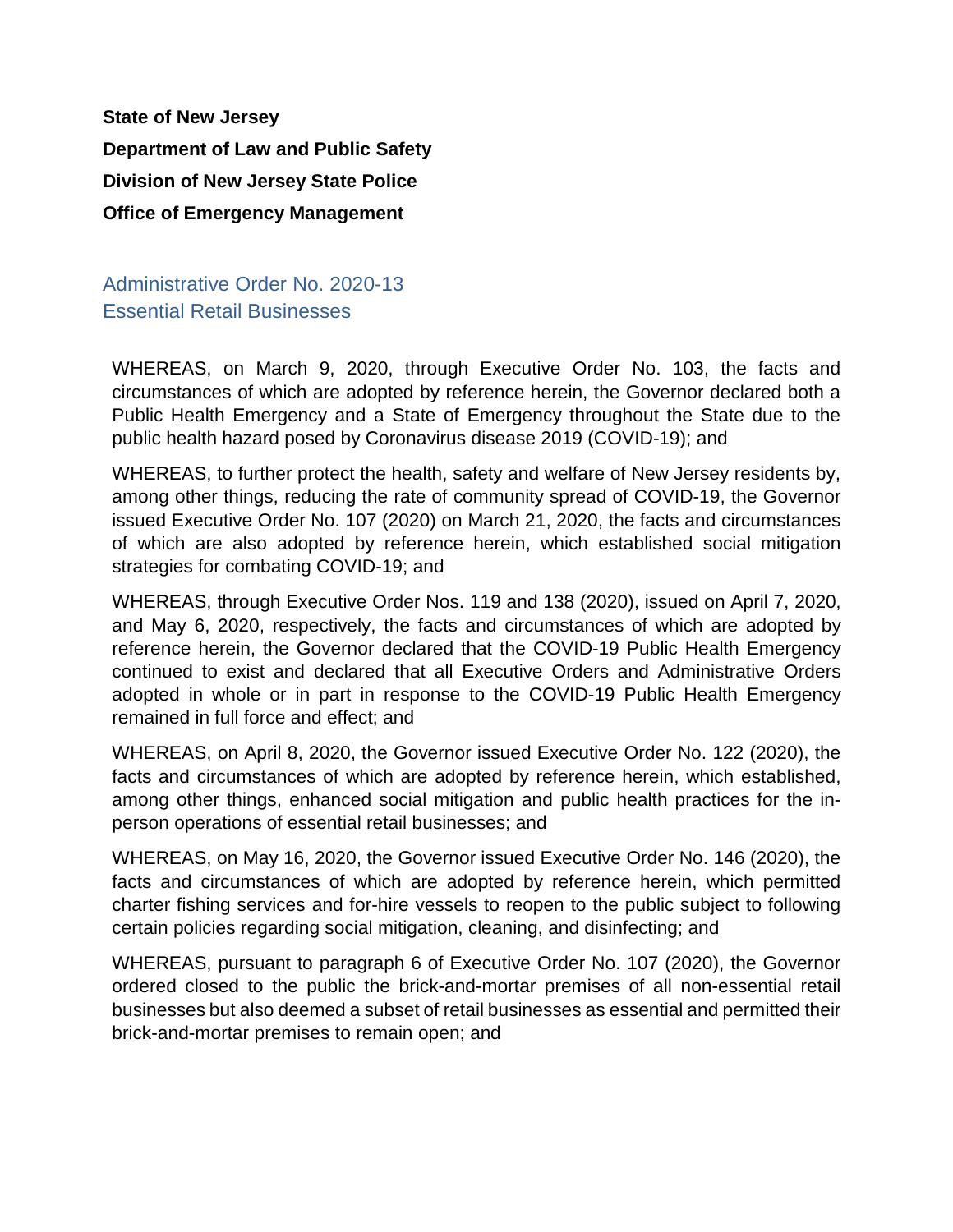WHEREAS, pursuant to paragraph 6 of Executive Order No. 107 (2020), the Governor granted the State Director of Emergency Management, who is the Superintendent of the State Police, the discretion to make additions, amendments, clarifications, exceptions, and exclusions to the list of essential retail businesses; and

WHEREAS, pursuant to paragraph 6 of Executive Order No. 107 (2020), as clarified by paragraph 2 of Administrative Order No. 2020-5, bicycle shops were added to the list of essential retail businesses but only to provide service and repair; and

WHEREAS, pursuant to paragraph 6 of Executive Order No. 107 (2020), as clarified by paragraph 2 of Administrative Order No. 2020-6, car dealerships were permitted to continue in-person auto maintenance and repair services and to provide online and telephonic delivery services and pickup services outside or adjacent to their stores for vehicles ordered in advance online or by phone; and

WHEREAS, pursuant to paragraph 6 of Executive Order No. 107 (2020), as clarified by paragraph 3 of Administrative Order No. 2020-10, car dealerships were permitted to allow customers who ordered or purchased a vehicle online or by phone to test drive the vehicle at the time of pick-up or prior to delivery, provided that the dealership adopt certain policing to ensure social distancing, cleaning, and disinfecting; and

WHEREAS, as the Governor has observed, as rate of reported new cases of COVID-19 in New Jersey decreases, including a reduction in the total number of individuals being admitted to hospitals for COVID-19, the State can begin to take certain steps to lift certain restrictions that were designed to limit person-to-person contact; and

WHEREAS, even as the rate of reported new cases of COVID-19 decreases, the ongoing risks presented by COVID-19 mean that a considerable number of the State's current measures must remain in place, both to reduce additional new infections and to save lives, until additional metrics – such as expanded testing and use of contact tracing – have been satisfied; and

WHEREAS, the purchase and leasing of vehicles, including cars and motorcycles, the purchase of bicycles, and purchase and leasing of boats will meet the transportation needs of New Jerseyans; and

WHEREAS, the business operations of showrooms and display areas for vehicles, including cars and motorcycles, bicycles, and boats involves contact with products that may remain in the facility and thus subject to contact by multiple patrons, and limiting capacity and access to such touch points is critical to limiting the spread of COVID-19 in these spaces while also allowing those businesses to operate;

NOW, THEREFORE, I, Patrick J. Callahan, State Director of Emergency Management, hereby ORDER as follows:

1. Car and used car dealerships, motorcycle dealerships, boat dealerships, and bicycle shops are added to the list of essential retail businesses in accordance with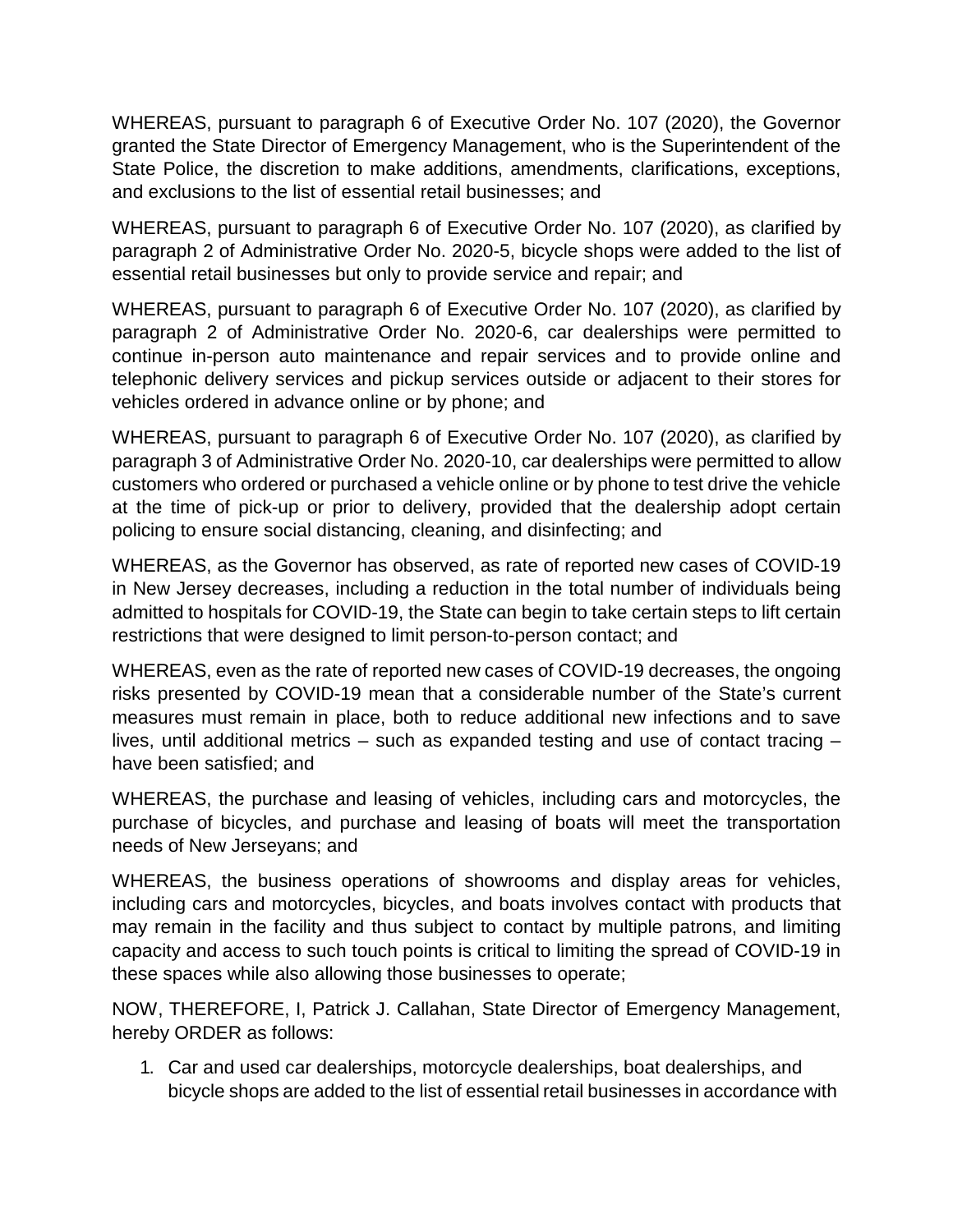paragraph 6 of Executive Order No. 107, but must operate under the following provisions:

- a. Limit occupancy at 50% of the stated maximum store capacity and require all customer visits, including sales, to be by appointment only;
- b. Establish hours of operation, wherever possible, that permit access solely to high-risk individuals, as defined by the CDC;
- c. Install a physical barrier, such as a shield guard, between customers and salespersons wherever feasible or otherwise ensure six feet of distance between those individuals, except at the moment of payment and/or exchange of goods;
- d. Require infection control practices, such as regular hand washing, coughing and sneezing etiquette, and proper tissue usage and disposal;
- e. Provide employees break time for repeated handwashing throughout the workday;
- f. Arrange for contactless pay options, pickup, and/or delivery of goods wherever feasible. Such policies shall, wherever possible, consider populations that do not have access to internet service;
- g. Provide sanitization materials, such as hand sanitizer and sanitizingwipes, to staff and customers;
- h. Require frequent sanitization of high-touch areas like restrooms, credit card machines, keypads, counters and shopping carts;
- i. Place conspicuous signage at entrances and throughout the store, if applicable, alerting staff and customers to the required six feet of physical distance;
- j. Demarcate six feet of spacing in check-out and service lines to demonstrate appropriate spacing for social distancing; and
- k. Require workers and customers to wear cloth face coverings while on the premises, except where doing so would inhibit that individual's health or where the individual is under two years of age, and require workers to wear gloves when in contact with customers or goods. Businesses must provide, at their expense, such face coverings and gloves for their employees. If a customer refuses to wear a cloth face covering for non-medical reasons and